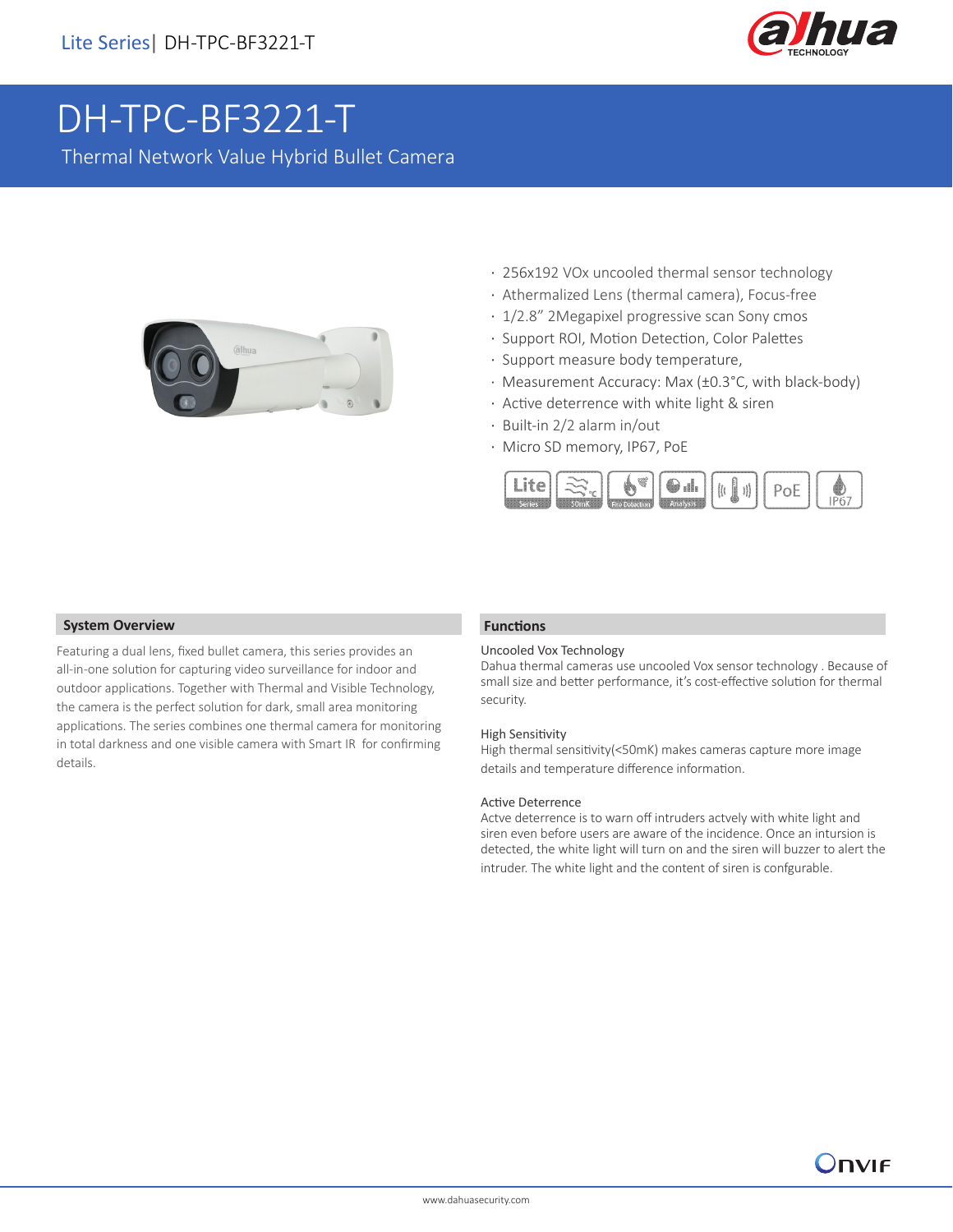# Lite Series| DH-TPC-BF3221-T

#### **Technical Specification**

| Thermal Camera                  |                                                                                           |                  |
|---------------------------------|-------------------------------------------------------------------------------------------|------------------|
| Image Sensor                    | Uncooled VOx Microbolometer                                                               |                  |
| <b>Effective Pixels</b>         | 256(H)x192(V)                                                                             |                  |
| <b>Pixel Size</b>               | 12um                                                                                      |                  |
| Thermal Sensitivity (NETD)      | <50mK@f/1.1                                                                               |                  |
| <b>Spectral Range</b>           | $8^{\sim}$ 14um                                                                           |                  |
| <b>Image Setting</b>            | Brightness/Sharpness/ROI/AGC/FFC/3D DNR                                                   |                  |
| <b>Color Palettes</b>           | 18(Whitehot/Blackhot/Ironrow/Icefire/<br>Fusion/Rainbow/Globow/Iconbow1/<br>lconbow2.etc) |                  |
| Thermal Lens                    |                                                                                           |                  |
| Lens Type                       | Fixed                                                                                     |                  |
| <b>Focus Control</b>            | Athermalized, Focus-free                                                                  |                  |
| Focal Length                    | 3.5mm                                                                                     | 7.1mm            |
| Angle of View                   | $H: 50.6^{\circ}$<br>$V: 37.8^{\circ}$                                                    | H: 24°<br>V: 18° |
| Visible Camera                  |                                                                                           |                  |
| Image Sensor                    | 1/2.8" 2M CMOS                                                                            |                  |
| <b>Effective Pixels</b>         | 1920(H)x1080(V)                                                                           |                  |
| <b>Electronic Shutter Speed</b> | $1/1 \sim 1/30,000s$                                                                      |                  |
| Min. Illumination               | Color: 0.002Lux; B/W: 0.0002Lux; 0Lux (IR on)                                             |                  |
| <b>IR Distance</b>              | 35m                                                                                       |                  |
| IR On/Off Control               | Auto/Manual                                                                               |                  |
| <b>IR LEDS</b>                  | $\mathbf{1}$                                                                              |                  |
| Visible Lens                    |                                                                                           |                  |
| Focal Length                    | 4mm                                                                                       | 8mm              |
| Max Aperture                    | F2.0                                                                                      | F <sub>1.9</sub> |
| Angle of View                   | H: 84° V: 45°                                                                             | H: 40° V: 22°    |
|                                 |                                                                                           |                  |

#### Temperature Measurement

| <b>Measurement Range</b>    | $30^{\circ}$ C ~+45 $^{\circ}$ C                                                                         |
|-----------------------------|----------------------------------------------------------------------------------------------------------|
| <b>Measurement Accuracy</b> | Max $(\pm 0.3^{\circ}C, \pm 0.3%)$ with black-body<br>Max $(\pm 1^{\circ}C, \pm 1\%)$ without black-body |
| <b>Measurement Mode</b>     | Spot/Line/Area                                                                                           |
| Measurement Rule            | Spot: $12$<br>line 12<br>Area: 12<br>Support 12 rules simultaneously                                     |

| Video                                          |                                                                                                                                                               |
|------------------------------------------------|---------------------------------------------------------------------------------------------------------------------------------------------------------------|
| Compression                                    | H.265/H.264/MJPEG                                                                                                                                             |
| <b>Frame Rate</b>                              | Main Stream:<br>Thermal: 1280*960/1024*768/640*480/256*192@25fps<br>Visible: 1080P (default)/720P@25fps                                                       |
|                                                | Sub Stream:<br>Thermal: 640*480/256*192@25fps<br>Visible: CIF(default)/D1@25fps                                                                               |
| <b>Bit Rate Control</b>                        | CBR/VBR                                                                                                                                                       |
| <b>Bit Rate</b>                                | H.264: 640 $\approx$ 8192Kbps                                                                                                                                 |
| Day/Night                                      | Auto(ICR)/Color/B/W                                                                                                                                           |
| <b>BLC Mode</b>                                | BLC/HLC/WDR                                                                                                                                                   |
| White Balance                                  | Auto, Manual                                                                                                                                                  |
| Noise Reduction                                | <b>Ultral DNR</b>                                                                                                                                             |
| <b>Motion Detetion</b>                         | Off/On (4 zone, Rectangle)                                                                                                                                    |
| Region of Interest                             | Off/On (4 zone)                                                                                                                                               |
| <b>Electronic Image Stabilization</b><br>(EIS) | <b>ΝΑ</b>                                                                                                                                                     |
| Defog                                          | Off/On                                                                                                                                                        |
| Flip                                           | 180°                                                                                                                                                          |
| Mirror                                         | Off/On                                                                                                                                                        |
| <b>Privacy Masking</b>                         | Off/On (4 area, Rectangle)                                                                                                                                    |
| Audio                                          |                                                                                                                                                               |
| Compression                                    | G.711a/G.711Mu/AAC                                                                                                                                            |
| Network                                        |                                                                                                                                                               |
| Ethernet                                       | RJ-45 (10/100Base-T)                                                                                                                                          |
| Protocol                                       | IPv4/IPv6, HTTP, HTTPS, SSL, TCP/IP, UDP, UPnP,<br>ICMP, IGMP, SNMP, RTSP, RTP, SMTP, NTP, DHCP,<br>DNS, PPPOE, DDNS, FTP, IP Filter, QoS, Bonjour,<br>802.1x |
| Interoperability                               | ONVIF Profile S & G, API                                                                                                                                      |
| <b>Streaming Method</b>                        | Unicast/Multicast                                                                                                                                             |
| Max. User Access                               | 10 Users/20 Users                                                                                                                                             |
| Edge Storage                                   | Micro SD (128GB)<br>Memory status display (Normal/Error/Active/<br>Formatting/Lock),<br>NAS (Network Attached Storage), Local PC for<br>instant recording     |
| Web Viewer                                     | <ie11, <chrome45,="" <firefox52<="" td=""></ie11,>                                                                                                            |
| Management Software                            | Smart PSS, DSS                                                                                                                                                |
| Smart Phone                                    | Android, IOS                                                                                                                                                  |